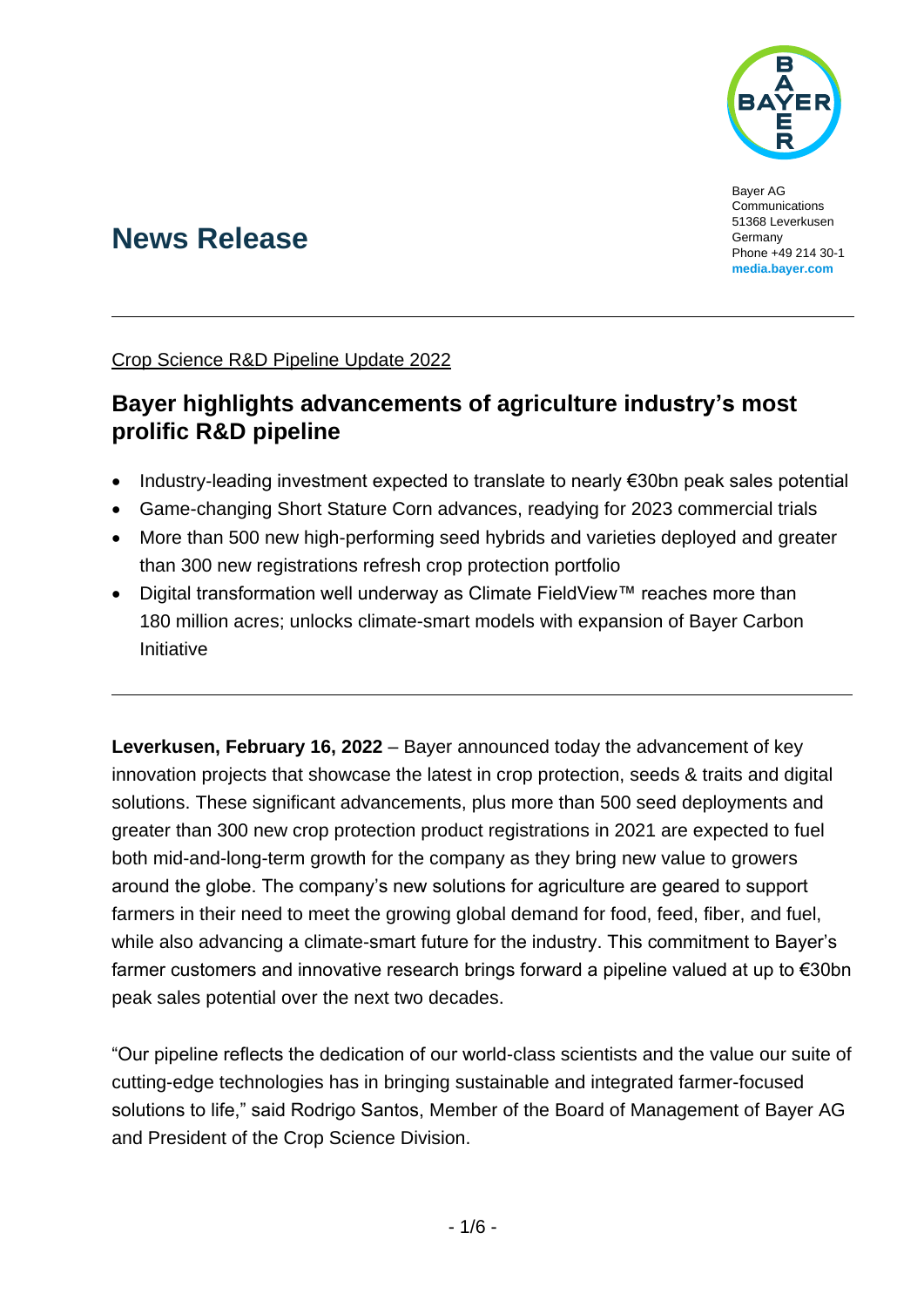"Fueled by an investment in research and development that's unmatched in the industry, Bayer has a clear, transformative and deep-seated commitment to maximize the value we can offer to our farmer customers."

### **Game-changing corn technologies expected to empower growers across the globe**

Bayer's Short Stature Corn moves a step closer to farmers' fields as the company's shorter hybrids advance to Phase 4. Standing one-third shorter than standard height corn hybrids, the technology improves standability, including better greensnap and stalk lodging tolerance, to help reduce crop loss from challenging environmental conditions and extreme weather like high winds. Short Stature Corn allows for the more precise application of crop protection and the optimized use of key inputs such as nitrogen. Thanks to benefits like these Bayer sees an incremental peak sales opportunity of about €1bn for North America alone.

In addition, work continues on a full system approach to managing corn more sustainably through Bayer's Smart Corn System. The system, an entirely new growing structure for one of the world's most widely produced crops, creates a way for growers to take full advantage of Bayer's entire portfolio of digital tools, customized seed and crop protection prescriptions, crop health management, and density planting optimization. The Smart Corn System is a win for farmers, sustainability, and food security.

# **Seeds and traits pipeline demonstrates best-in-class innovation and a farmer-first approach**

Bayer's commitment to customers and sustainable agriculture is underscored by key pipeline advancements in traits, which sees critical products enter the next phase of development.

- Bollgard<sup>®</sup> 4 cotton moves into Phase 3, offering season-long protection with multiple modes of action for key lepidopteran pests, along with HT4 cotton with five herbicide tolerances.
- The launch of the next-generation technology Intacta 2 Xtend<sup>®</sup> offers a significant performance advantage for soybean farmers delivering about 2.9 bushels per acre compared to similar varieties that are in the market. With the third-generation project in Phase 3, the company announced the fourth generation is moving to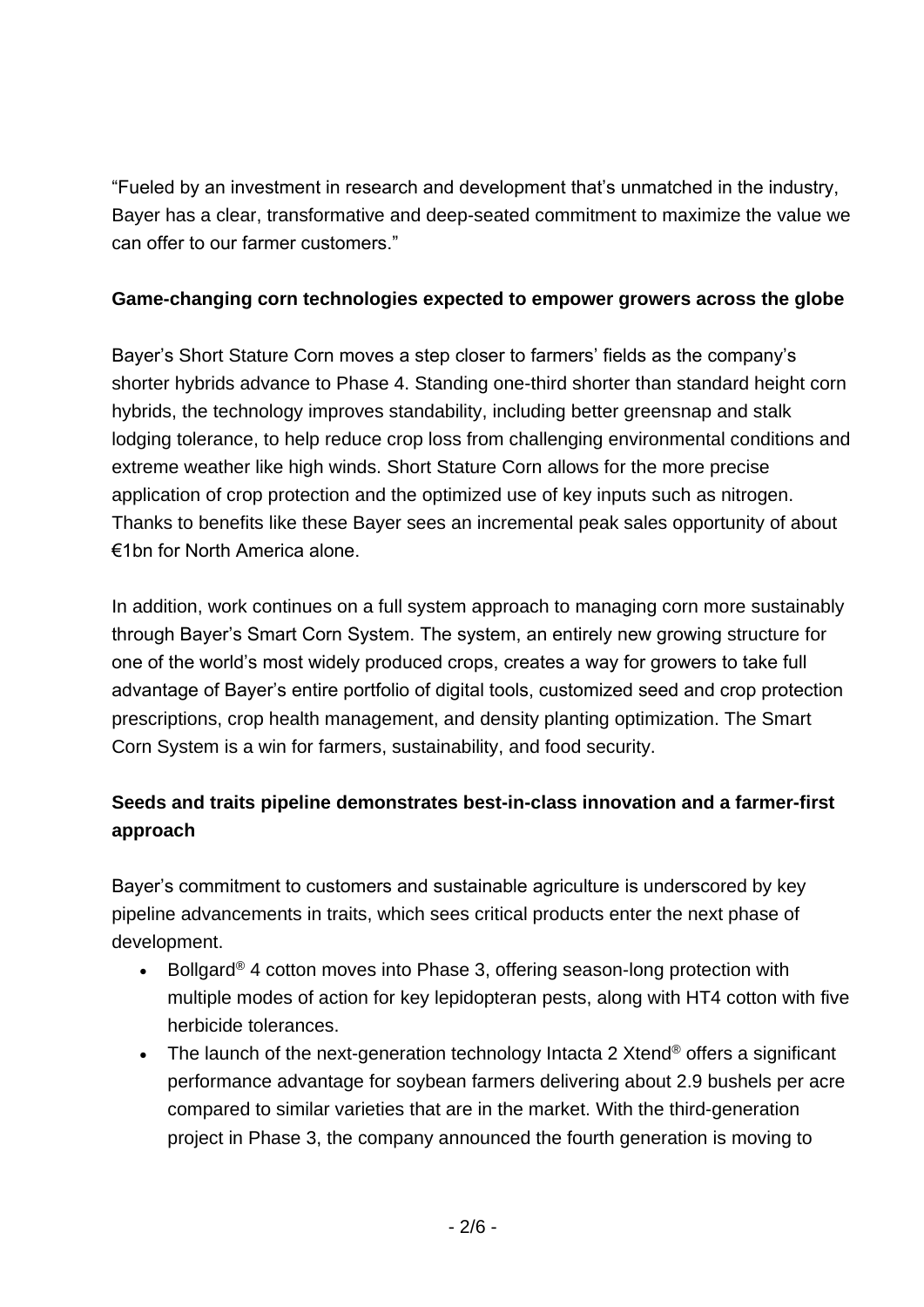Phase 1, cementing the franchise's position as the cornerstone for how Bayer is leading the industry in protecting soybean yield against insect and weed pressure.

• To bolster the company's offerings for below-ground insect control in corn, VTPRO4™ Technology and SmartStax® PRO give growers in the Americas access to Bayer's new RNAi-based corn rootworm trait – the first in the industry and crucial for resistance management. It offers the most advanced technology for control of insects in Brazil while supplementing SmartStax® corn in the U.S. with another mode of action.

# **Launching new approaches in crop protection and complimenting biological solutions**

In crop protection, Bayer's newest launches directly address growers' most critical needs.

- In Brazil, Bayer upgrades its number one position in soybean fungicides in Latin America, with the next generation in the Fox franchise, Fox® Supra. Expected to launch later this year, this new formulation includes Indiflin®, a novel active ingredient for unrivalled control of Asian Soybean Rust.
- Australia expects to see two launches in 2022. Xivana, a new global horticulture fungicide with a best-in-class mode of action with very low use rates, delivers outstanding protection of grapes, potatoes, and vegetables. Mateno® Complete, with a third herbicide mode of action, is for use in wheat and barley.
- Bayer's biological crop protection portfolio remains an industry leader with more than 20 commercial and in-licensed products reaching 60 million acres in row crops and high value vegetables. Recent launches, like Flipper™ and Serenade™, provide excellent control options in all organic production systems and are complementary to Bayer's conventional crop protection.

## **Leading the digital transformation of agriculture and unlocking climate-smart business models**

The use of data and analytics continues to rapidly evolve, and agriculture is no different, which is why Bayer is committed to leading digital transformation in the industry. The company's digital farming solutions are positively impacting agriculture by increasing yield and profitability, managing risk and variability, and improving efficiency and sustainability on the farm through more informed decisions. The digital opportunity set for Bayer also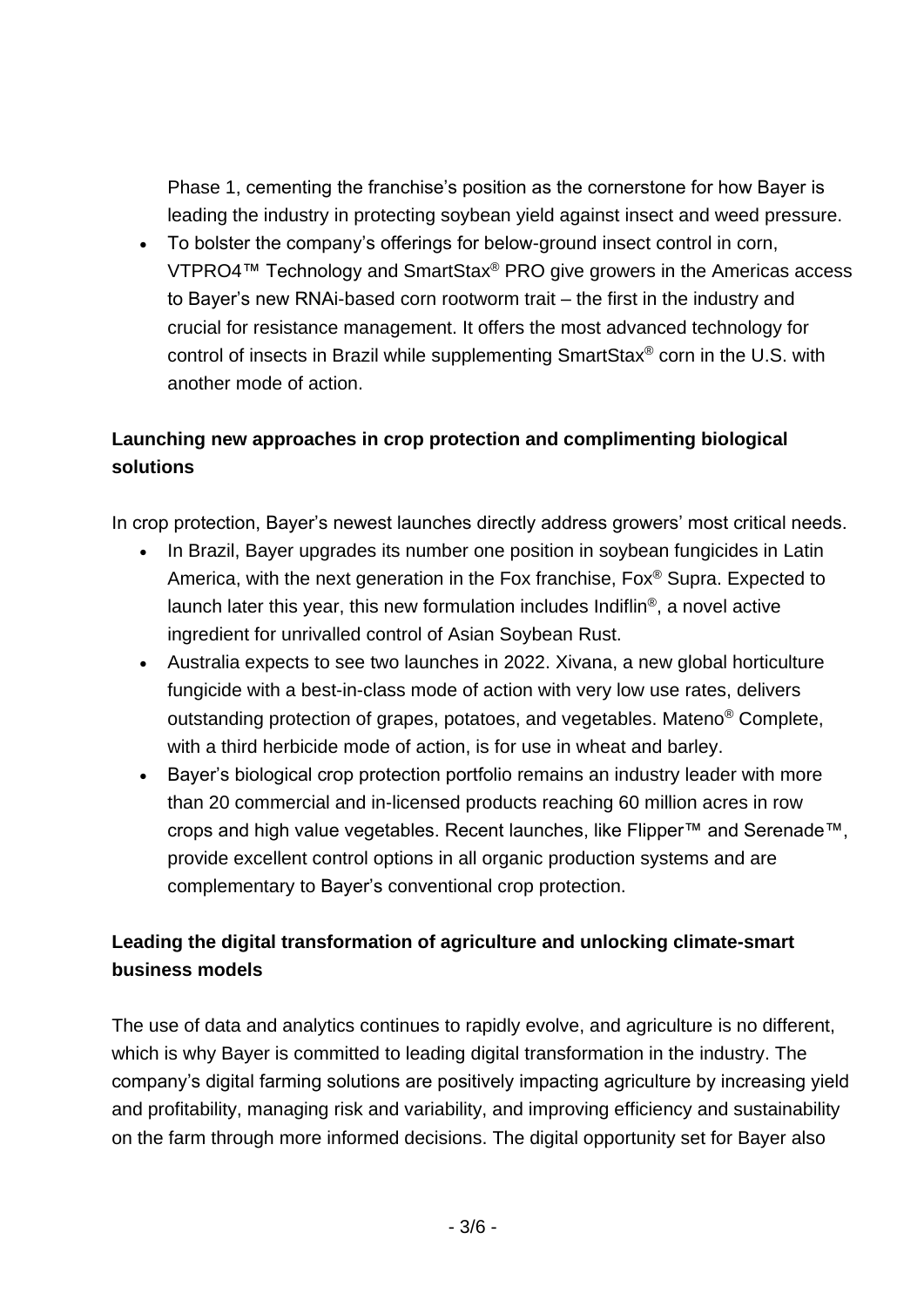extends beyond the farm, as it expands its digital platforms and marketplaces, and seeks to create downstream value in carbon.

Climate FieldView™, now across more than 180 million acres in 23 countries with the largest database of grower and field trial seed performance data in the industry, continues to help farmers better manage their operations and optimize yields. For instance, Bayer is seeing higher product sales when growers compare and track performance through the digital interface of the FieldView™ platform. Specifically, in the U.S., sales were more than 5% higher for Bayer corn seed customers using FieldView™ Plus versus non-users. Digital capabilities support efforts to offer farmers tailored solutions for their operations and create new offerings in regions around the world. Climate LLC research programs and FieldView™ are utilizing advanced data analytics and agronomic modeling to allow farmers to understand their operations better than ever before.

To unlock downstream value and enable climate smart business models, Bayer expanded its Carbon Initiative with Project Carbonview focused on the United States, designed to create low-carbon feed, fuel, and fiber products. This collaboration, conceptualized by Bayer and developed with support from Bushel and Amazon Web Services is a first-of-itskind technology solution that will enable ethanol producers to report, analyze and better assess their end-to-end supply chain carbon footprint. Bayer is also working with The Andersons, one of the leading ethanol producers in the U.S., to bring this value to growers.

Finally, the partnership with Microsoft will build a new cloud-based set of digital solutions for use in agriculture and adjacent industries, bringing new infrastructure and foundational capabilities to accelerate innovation, boost efficiency and support sustainability across value chains. Orbia, the company's digital ag marketplace in Brazil, has expanded its reach to more than 185,000 farmers covering more than 70% of the country's planted area, and expansion throughout Latin America is underway.

"Once again Bayer's pipeline extends the company's track record of converting R&D into value-adding solutions for growers," said Bob Reiter, Head of R&D for the company's Crop Science Division. "Whether it is leading innovation in the core business, tackling climate change with carbon-smart practices, or transforming agriculture with Digital Farming Solutions, Bayer continues to deliver solutions and remains committed to making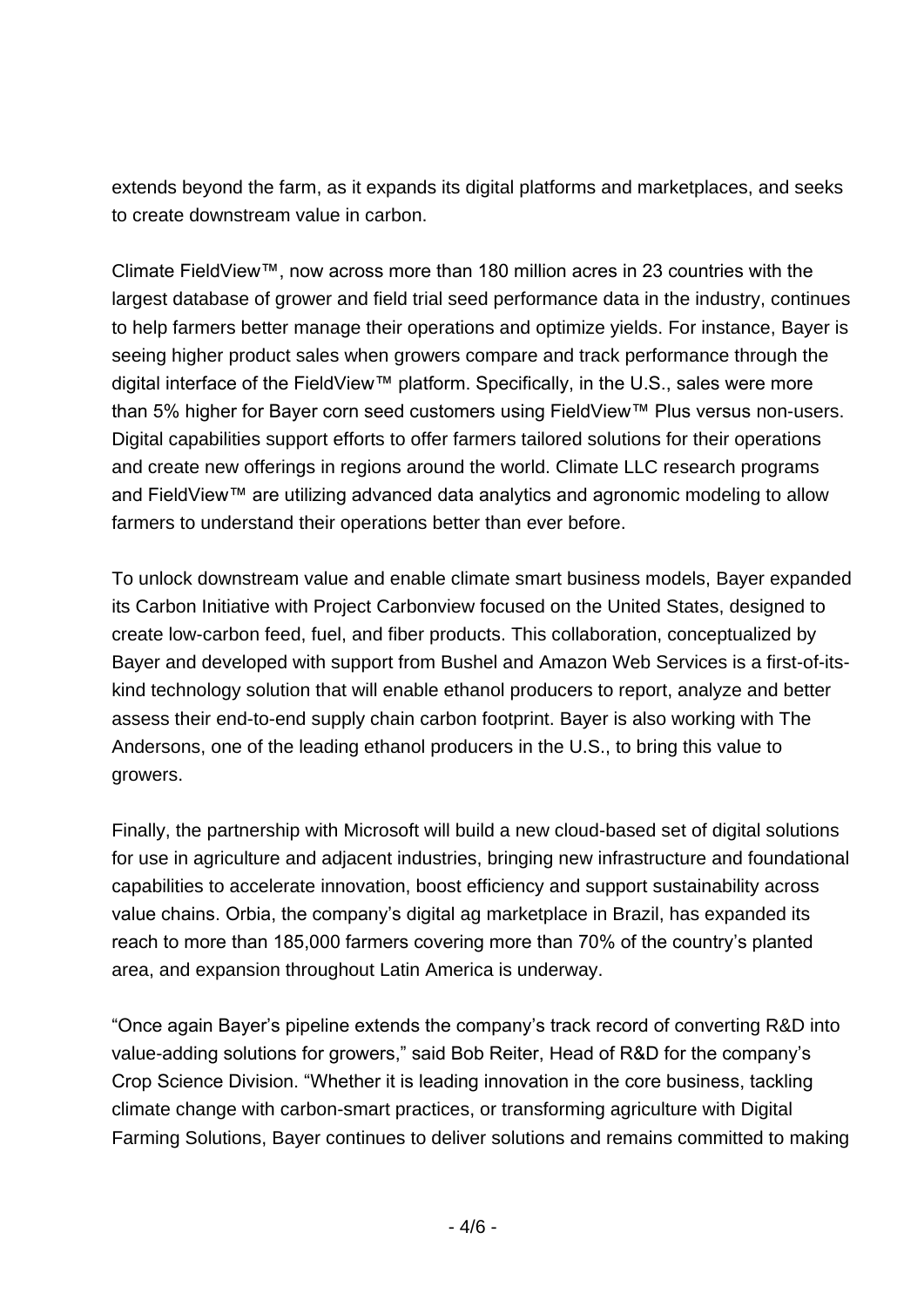global food systems more resilient while catering for the need to feed a growing population."

#### *Notes to journalists:*

*To hear Head of R&D Bob Reiter and additional Bayer R&D experts discuss 2022 R&D Pipeline highlights, join a virtual media Q&A session for journalists on February 17 at 8 a.m. EST / 2p.m. CET. Please register [here.](https://web.cvent.com/event/aa072cf3-e875-4518-ab5d-1c9a26a7fa1a/websitePage:f7c9dffa-8cb5-46ae-8959-b5ed148ce4b7?locale=en-US&tm=Q2QkAMotClCvTnCozBXOomUierHDHwxDE8SMUooUN-w)*

#### **About Bayer**

Bayer is a global enterprise with core competencies in the life science fields of health care and nutrition. Its products and services are designed to help people and planet thrive by supporting efforts to master the major challenges presented by a growing and aging global population. Bayer is committed to drive sustainable development and generate a positive impact with its businesses. At the same time, the Group aims to increase its earning power and create value through innovation and growth. The Bayer brand stands for trust, reliability and quality throughout the world. In fiscal 2020, the Group employed around 100,000 people and had sales of 41.4 billion euros. R&D expenses before special items amounted to 4.9 billion euros. For more information, go to [www.bayer.com.](http://www.bayer.com/)

Contact for media inquiries: **Charla Lord, phone +1 313 343 7196** Email: [charla.lord@bayer.com](mailto:charla.lord@bayer.com)

### **Alexander Hennig, phone +49 175 30 89 736**

Email: [alexander.hennig@bayer.com](mailto:alexander.hennig@bayer.com)

Contact for investor inquiries: **Bayer Investor Relations Team, phone +49 214 30-72704** Email: [ir@bayer.com](mailto:ir@bayer.com) [www.bayer.com/en/investors/ir-team](https://www.bayer.com/en/investors/ir-team)

Find more information at [www.bayer.com.](http://www.bayer.com/)

cl (2022-0011E)